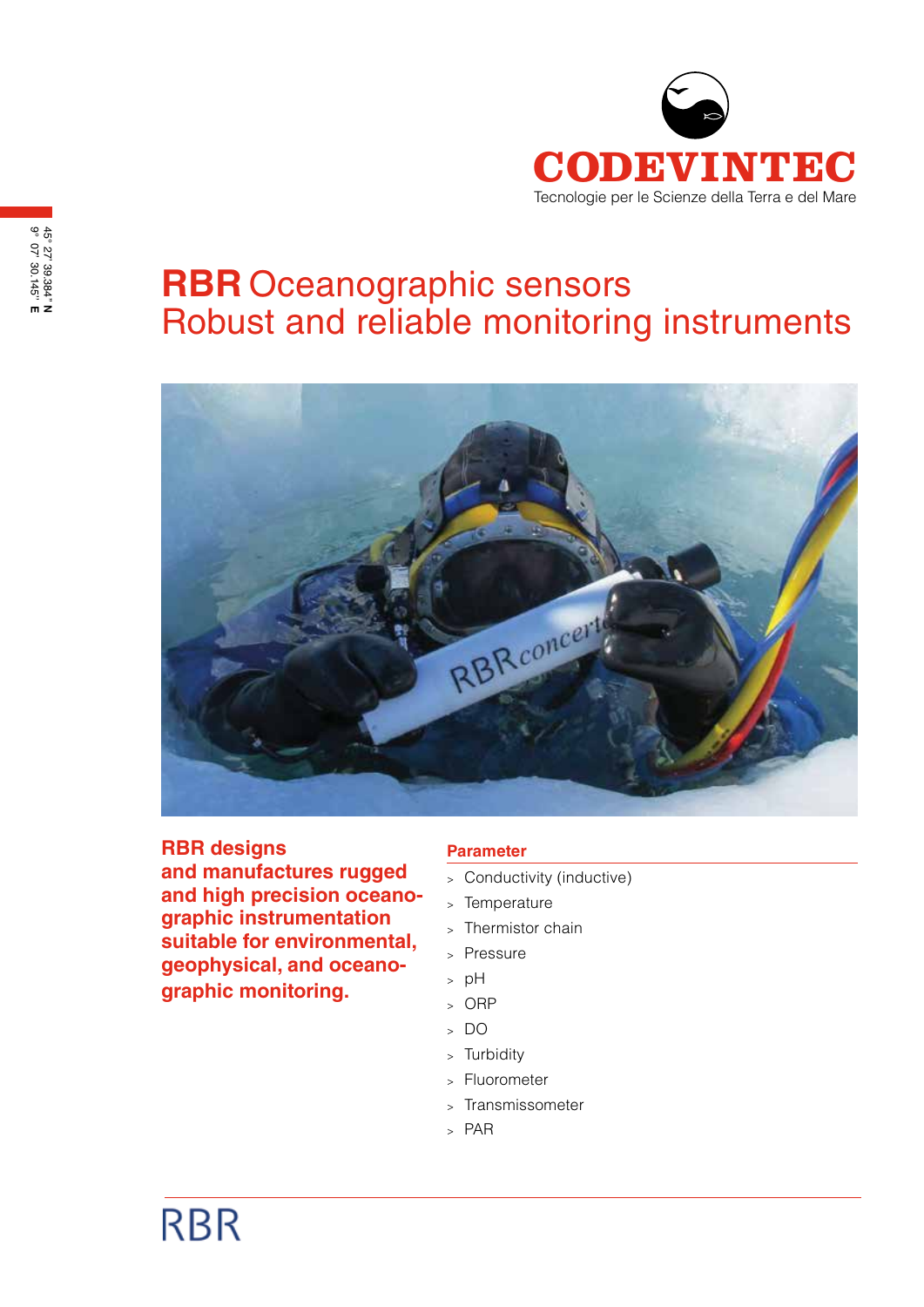

## **Our instruments are easy to use …**

… and require minimal service intervention. A focus on low power consumption permits long deployments, minimising operational costs. All instruments support USB connectivity, large

## **Instruments**

- <sup>&</sup>gt; **RBR***solo³*  compact single channel recorder for T, D, or DO
- <sup>&</sup>gt; **RBR***duet³* compact dual channel recorder for T, D, tides and waves
- <sup>&</sup>gt; **RBR***virtuoso³* standard single channel recorder supporting any sensor
- <sup>&</sup>gt; **RBR***duo³* standard dual channel recorder supporting and sensors
- <sup>&</sup>gt; **RBR***concerto³* CTD plus several extra channels
- <sup>&</sup>gt; **RBR***maestro³* CTD plus many extra channels
- <sup>&</sup>gt; **Bottom Pressure Recorder** ultra high 10ppb resolution bottom pressure recorder
- <sup>&</sup>gt; **MLM-1000** inductive mooring line modem
- <sup>&</sup>gt; **Thermistor chains** up to 24 nodes, up to 1km long

### **Options**

- <sup>&</sup>gt; Fast sampling, up to 32Hz, for profiling measurements
- <sup>&</sup>gt; Gating: wet switch or twist activation
- <sup>&</sup>gt; Underwater connection for USB, RS-232 or RS-485
- <sup>&</sup>gt; Smart sensors available as the RBR*coda³*

# **Highlights**

- <sup>&</sup>gt; Record up to 240 million readings and fast USB download
- <sup>&</sup>gt; Continuous CTD sampling at up to 32Hz
- <sup>&</sup>gt; Twist activation standard on all standard instruments
- <sup>&</sup>gt; Optional Wi-Fi communication
- <sup>&</sup>gt; Monitor waves or boat-wakes continuously for 2 months
- $>$  Temperature measurement using RBRsolo<sup>3</sup> T for three years with 5s sampling period
- $>$  RBRsolo<sup>3</sup> rated to 1700m and RBRsolo<sup>3</sup> T deep to 10,000m
- <sup>&</sup>gt; WOCE standard (Conductivity±0.003 mS/cm Temperature±0.002°C Pressure ±0.05%)



storage capacities, and support AA batteries in any chemistry. Onboard calibration coefficients permit engineering unit output without any post processing.

# **RBR**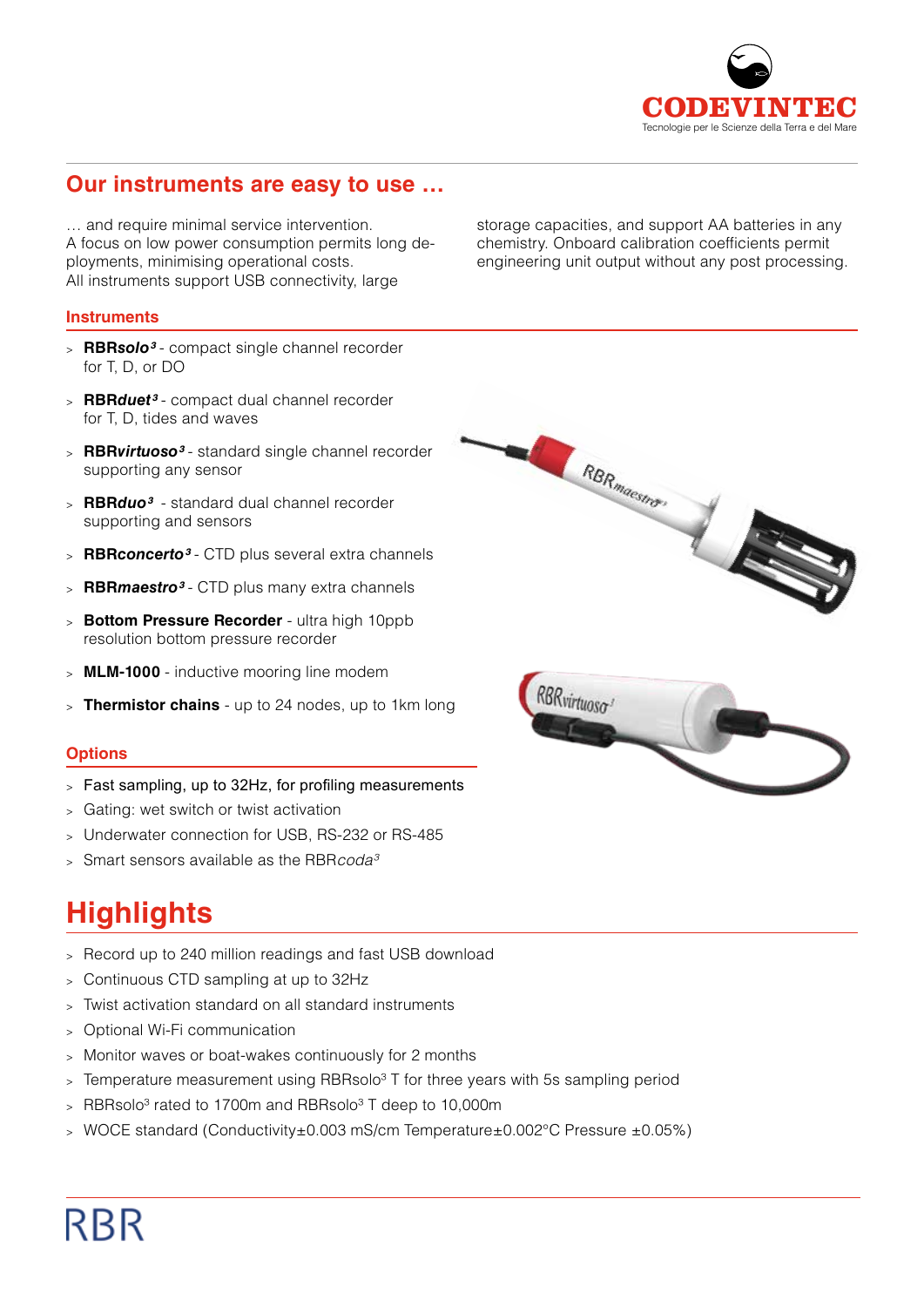

## **We offer flexible sensor choices …**

… in small, lightweight packages, that are equally suitable for carrying to high mountain lakes or sending to deepest ocean depths.



## **Ruskin software** One program, many instruments

Ruskin interface and control software is available for PCs, Macs, iOS, and Android.

It may be freely downloaded to run simulations and experience its intuitive nature.

- <sup>&</sup>gt; Multi-language
- <sup>&</sup>gt; Automatic updates
- <sup>&</sup>gt; Calibration facility
- <sup>&</sup>gt; Deployment simulation
- <sup>&</sup>gt; Derived channel options

Deployment estimates are possible without physica instruments.

- <sup>&</sup>gt; Ethernet addressable TCP/IP socket
- <sup>&</sup>gt; Export to Excel, Matlab or ODV
- <sup>&</sup>gt; Flexible charting engine
- <sup>&</sup>gt; Memory & battery usage indicator
- <sup>&</sup>gt; Tide & wave analysis